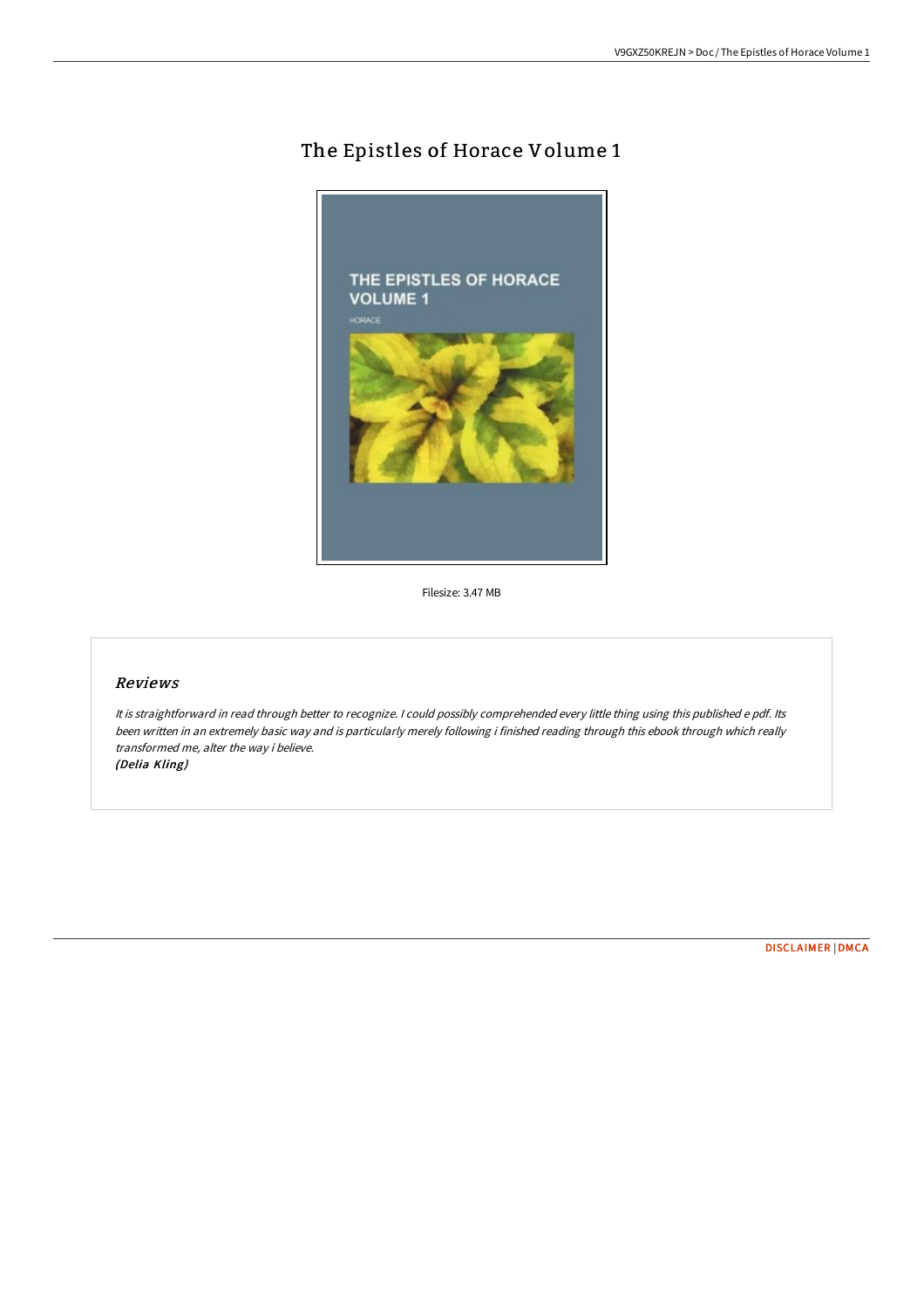### THE EPISTLES OF HORACE VOLUME 1



To read The Epistles of Horace Volume 1 PDF, make sure you click the hyperlink under and save the document or have access to other information which might be have conjunction with THE EPISTLES OF HORACE VOLUME 1 book.

Rarebooksclub.com, United States, 2012. Paperback. Book Condition: New. 246 x 189 mm. Language: English . Brand New Book \*\*\*\*\* Print on Demand \*\*\*\*\*.This historic book may have numerous typos and missing text. Purchasers can download a free scanned copy of the original book (without typos) from the publisher. Not indexed. Not illustrated. 1888 Excerpt: .note. fraternum foedus, cp. 10, 4. 36. A young heifer is fattening for a thank-offering, vowed for the return of you both vestrum not tuum. When Horace offered a thankoffering for his own safety he could afford nothing but a lamb. Od. 2,17, 32. His friend s return is a greater occasion, as is that of his friend Numida. Cp. Od. 1, 36, 1 Et ture et fidibus iuvatPlacare et vituli sanguine debito Custodes Numidae deos. EPISTLE IV. 1. Albi, for the poet Albius Tibullus, see Introduction 3. candide honest and yet friendly . Horace is fond of applying this epithet to his friends, e.g. to Maecenas Epod. 14, 5; to Furnius, Sat. 1, 10, 86. And Vergil, Plotius, and Varius are animae, quales neque candidiores Terra tulit, neque queis me sit devinctior alter. Orelli also quotes Martial 4, 87, 4 Nil exactius eruditinsquest, Sed nec candidius benigniusque. By sermonum he means his Satires. 2. regions Pedana. Pedum is probably the modern Gallicano between Tivoli (Tibur) and Palaestrina (Praeneste) and about 18 miles from Rome. It stood on a hill between two torrents which nearly encircled it. The neighbourhood was a favourite summer resort of the Romans. 3. quod vincat a poem to surpass . Pr. 150: tut it is also a dependent sentence, and as such would have the subj. Cp. 13, 17. Cassi Parmensis. The identity of Cassius of Parma has been a subject of much controversy: some believing that he is the same...

 $\boxed{\frac{1}{n}}$ Read The [Epistles](http://albedo.media/the-epistles-of-horace-volume-1-paperback.html) of Horace Volume 1 Online  $\overline{\mathbb{R}^n}$ [Download](http://albedo.media/the-epistles-of-horace-volume-1-paperback.html) PDF The Epistles of Horace Volume 1